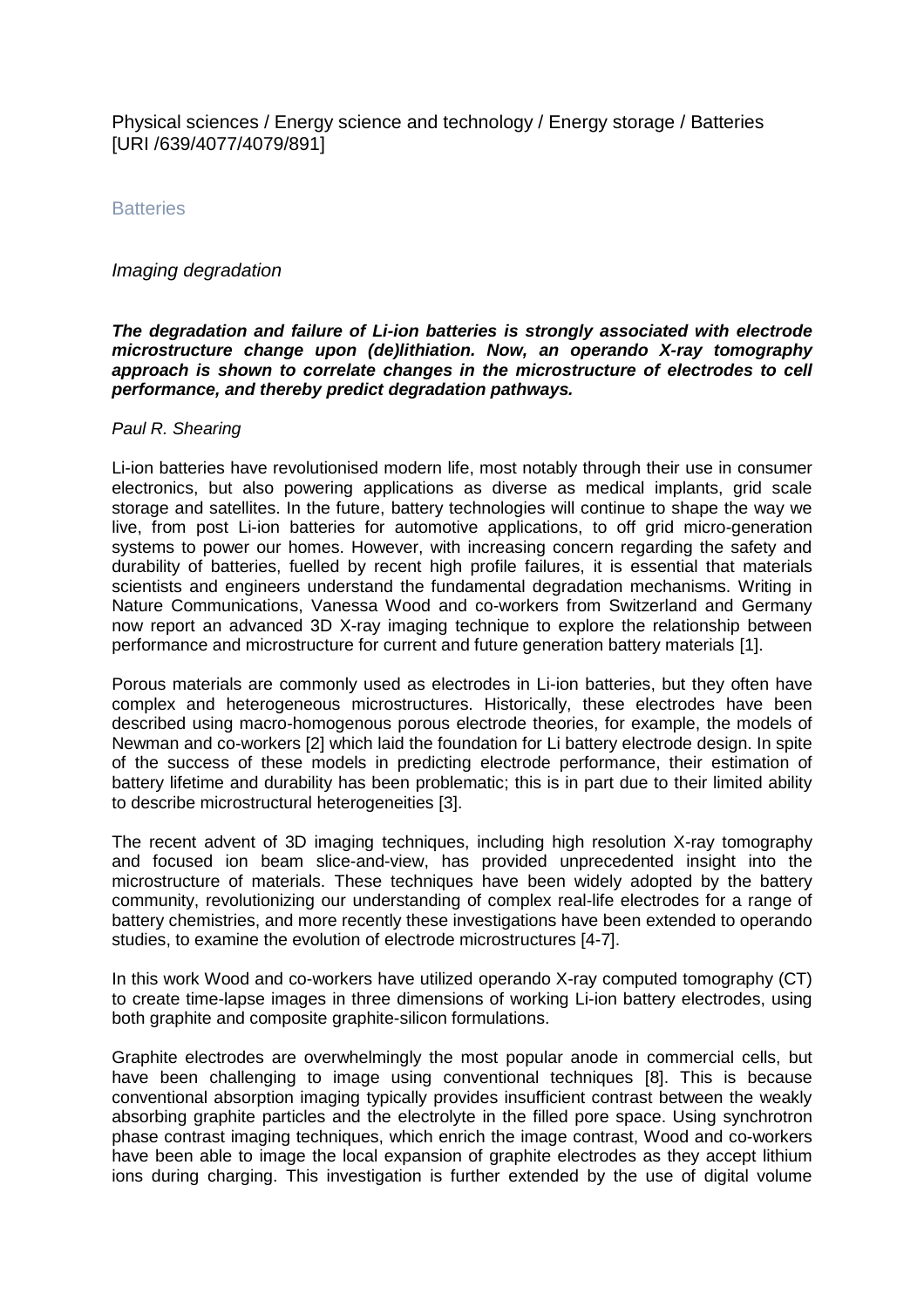correlation techniques (DVC) which can help identify local strains in the electrode and link the microstructure to electrochemical performance. Whilst previously digital image correlation has revealed the local strains during charging in graphite electrodes in twodimensions [9], information in the third-dimension is obtained in this work. The combination of operando X-ray CT and DVC allows direct observation of the distribution of state-ofcharge within the electrode.

Graphite electrode particles are typically 'flake' like in morphology and aligned parallel to the current collector. Consequently the expansion of the electrode during lithiation is highly anisotropic, significantly favoring the 'through-plane' direction. Indeed, the researchers observed that the expansion starts at the electrode/separator interfaces and progresses towards the current collector along the 'through-plane' direction. They also showed that this expansion, over a single charge cycle has limited impact on the electrode porosity and tortuosity. However, the impacts of these strains may be more significant over extended cycle life, or for different electrode chemistries. A schematic of electrode structural expansion is shown in Fig. 1.

The graphite-silicon composite electrode has gained increasing attention in recent years as a way of incorporating high-capacity silicon into an electrode, whilst mitigating against the extreme volume expansion which drives degradation in pure silicon electrodes [10]. By applying the same operando CT and DVC tools as for the graphite electrodes, Wood and coworkers have examined the more significant microstructure evolution effects in these composite electrodes. As expected the silicon phase of the composite electrode dominates the expansion, and the graphite particles may even be compressed by this expansion. Although the polycrystalline silicon particles are spherical, and therefore are expected to expand isotropically, a strong directional dependence in electrode expansion is observed. For these electrodes, this is attributed to the macroscopic confinement effects of the cell housing, emphasizing the importance of cell architecture in determining electrode performance.

The approach of Wood and co-workers forms part of a growing body of work on the application of tomography and DVC to explore materials and architectures for high performance batteries. The non-destructive nature of X-ray imaging provides a powerful platform to explore the evolution and degradation of battery materials over a wide range of time and length scales. With the increasingly widespread adoption of tomography techniques, which is also aided by the translation of synchrotron tools to the lab environment, the battery community is now equipped with a powerful tool to observe battery materials in their operating environment. In particular, the potential to track microstructural degradation of battery electrodes over extended lifetime cycling, provides a compelling opportunity to understand the fundamental driving forces for capacity fade, and failure. This will provide key information to optimize the materials design. This feedback process will be particularly valuable to accelerate the deployment of novel materials. In the future, it is expected that these tools will form part of the materials characterization toolbox enabling scientists and engineers to develop the next generation of safer, longer-lasting cells for a range of demanding applications.

*Paul R. Shearing is a Reader in Chemical Engineering at The Electrochemical Innovation Lab, Dept. Chemical Engineering, University College London. Email: p.shearing@ucl.ac.uk*

References:

- 1. P. Pietsch et al., *Nature Commun.* **7**, 12909 (2016)
- 2. M. Doyle T. F. Fuller, J. Newman, *J. Electrochem. Soc*. **140**, 1526-1533, (1993)
- 3. S.J. Harris, P. Lu *J. Phys. Chem. C* , 117, 6481−6492, (2013)